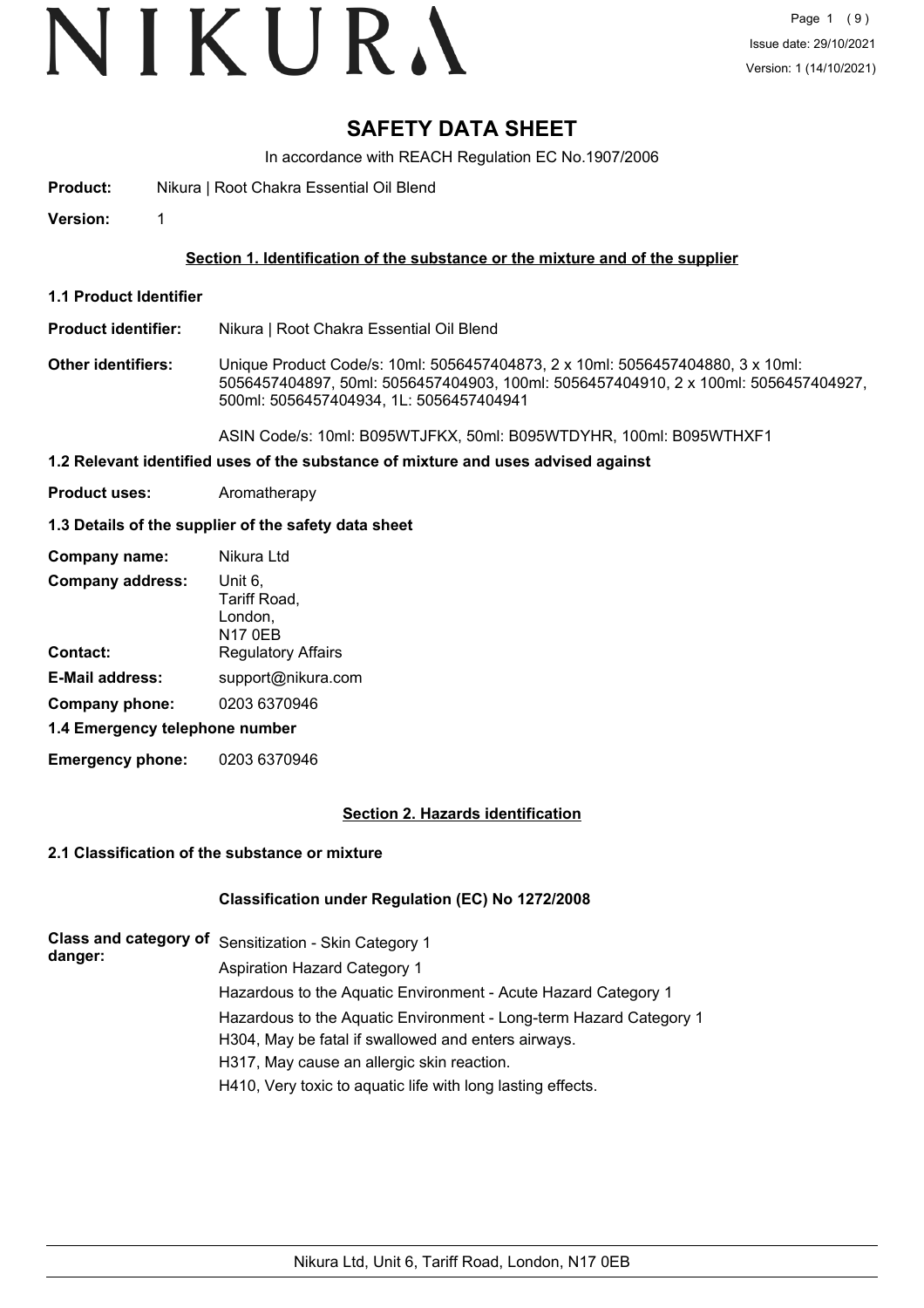### **SAFETY DATA SHEET**

In accordance with REACH Regulation EC No.1907/2006

- **Product:** Nikura | Root Chakra Essential Oil Blend
- **Version:** 1

**2.2 Label elements**

|                                     | Classification under Regulation (EC) No 1272/2008                                                                                                                                                                                                                                                                                                                                                                                                                                                                                                                                                                                                                                                               |
|-------------------------------------|-----------------------------------------------------------------------------------------------------------------------------------------------------------------------------------------------------------------------------------------------------------------------------------------------------------------------------------------------------------------------------------------------------------------------------------------------------------------------------------------------------------------------------------------------------------------------------------------------------------------------------------------------------------------------------------------------------------------|
| Signal word:                        | Danger                                                                                                                                                                                                                                                                                                                                                                                                                                                                                                                                                                                                                                                                                                          |
| <b>Hazard statements:</b>           | H304, May be fatal if swallowed and enters airways.<br>H317, May cause an allergic skin reaction.<br>H410, Very toxic to aquatic life with long lasting effects.                                                                                                                                                                                                                                                                                                                                                                                                                                                                                                                                                |
| <b>Supplemental</b><br>Information: | None                                                                                                                                                                                                                                                                                                                                                                                                                                                                                                                                                                                                                                                                                                            |
| <b>Precautionary</b><br>statements: | P261, Avoid breathing vapour or dust.<br>P272, Contaminated work clothing should not be allowed out of the workplace.<br>P273, Avoid release to the environment.<br>P280, Wear protective gloves/eye protection/face protection.<br>P301/310, IF SWALLOWED: Immediately call a POISON CENTER or doctor/physician.<br>P302/352, IF ON SKIN: Wash with plenty of soap and water.<br>P331, Do not induce vomiting.<br>P333/313, If skin irritation or rash occurs: Get medical advice/attention.<br>P363, Wash contaminated clothing before reuse.<br>P391, Collect spillage.<br>P405, Store locked up.<br>P501, Dispose of contents/container to approved disposal site, in accordance with local<br>regulations. |
| Pictograms:                         |                                                                                                                                                                                                                                                                                                                                                                                                                                                                                                                                                                                                                                                                                                                 |
| 2.3 Other hazards                   |                                                                                                                                                                                                                                                                                                                                                                                                                                                                                                                                                                                                                                                                                                                 |
| <b>Other hazards:</b>               | None                                                                                                                                                                                                                                                                                                                                                                                                                                                                                                                                                                                                                                                                                                            |
|                                     | Section 3. Composition / information on ingredients                                                                                                                                                                                                                                                                                                                                                                                                                                                                                                                                                                                                                                                             |
| 3.2 Mixtures                        |                                                                                                                                                                                                                                                                                                                                                                                                                                                                                                                                                                                                                                                                                                                 |
| <b>Contains:</b>                    |                                                                                                                                                                                                                                                                                                                                                                                                                                                                                                                                                                                                                                                                                                                 |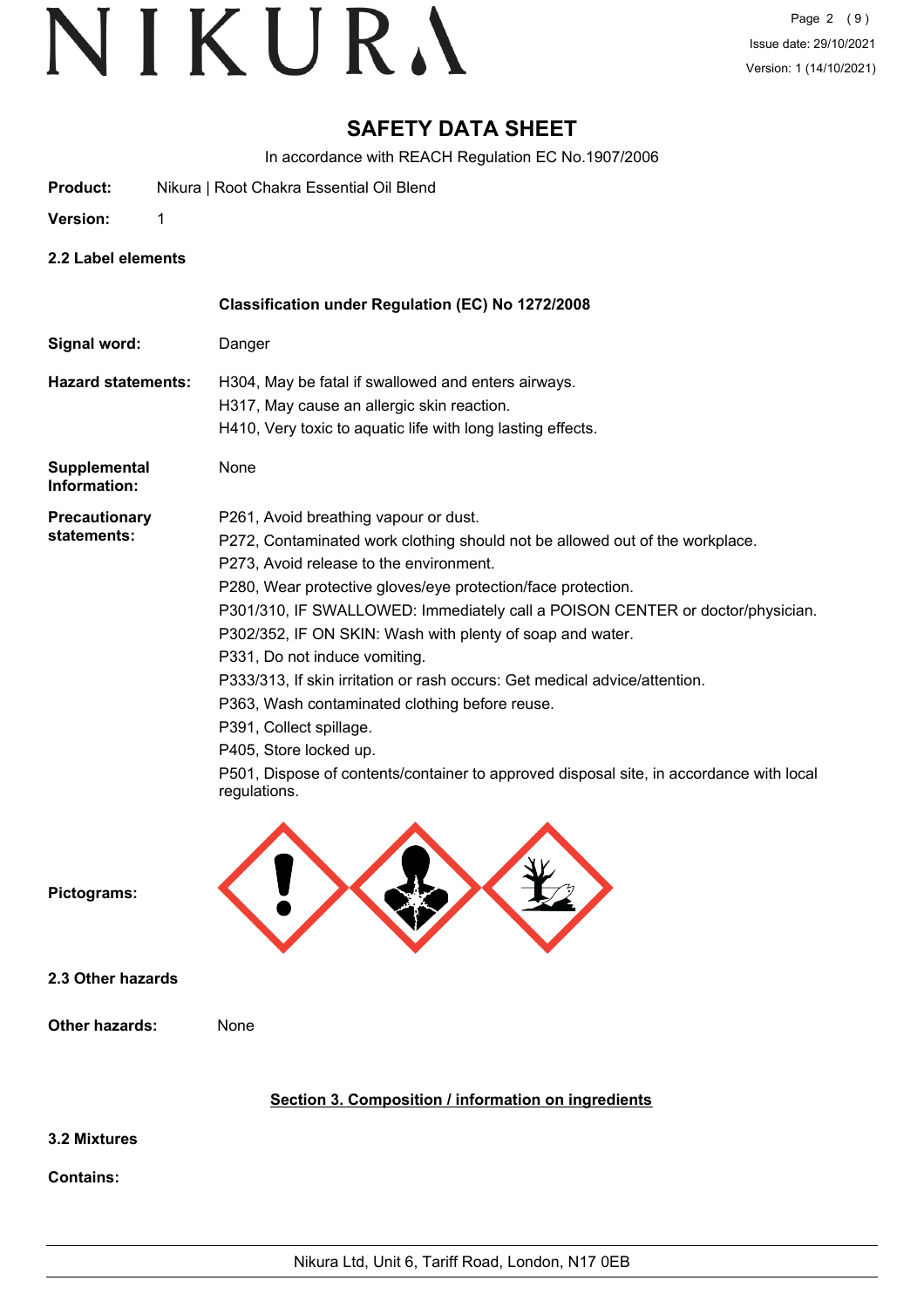### **SAFETY DATA SHEET**

In accordance with REACH Regulation EC No.1907/2006

**Product:** Nikura | Root Chakra Essential Oil Blend

#### **Version:** 1

| <b>Name</b>                | <b>CAS</b> | <b>EC</b> | <b>REACH Registration</b><br>No. | $\%$        | <b>Classification for</b><br>(CLP) 1272/2008                                                                                                             |
|----------------------------|------------|-----------|----------------------------------|-------------|----------------------------------------------------------------------------------------------------------------------------------------------------------|
| <b>I</b> Patchouli alcohol | 5986-55-0  | 227-807-2 |                                  | $5 - 10%$   | Aquatic Chronic 2;<br>H411.-                                                                                                                             |
| alpha-Guaiene              | 3691-12-1  |           |                                  | $1 - 5%$    | Skin Irrit. 2-Eye Irrit. 2-<br>Asp. Tox 1;H304-H315-<br>H319.-                                                                                           |
| Cedrol                     | 77-53-2    | 201-035-6 |                                  | $1 - 5%$    | Aquatic Chronic 2;<br>H411.-                                                                                                                             |
| alpha-Cedrene              | 469-61-4   | 207-418-4 |                                  | $1 - 5%$    | Asp. Tox 1-Aquatic<br>Acute 1-Aquatic<br>Chronic 1;H304-H410,-                                                                                           |
| beta-Caryophyllene         | 87-44-5    | 201-746-1 |                                  | $1 - 5%$    | Skin Sens. 1B-Asp.<br>Tox 1-Aquatic Chronic<br>4:H304-H317-H413.-                                                                                        |
| alpha-Pinene               | 80-56-8    | 201-291-9 |                                  | $1 - 5%$    | Flam. Lig. 3-Acute Tox.<br>4-Skin Irrit, 2-Skin<br>Sens. 1B-Asp. Tox 1-<br>Aquatic Acute 1-<br>Aquatic Chronic 1;<br>H226-H302-H304-<br>H315-H317-H410.- |
| <b>I</b> beta-Cedrene      | 546-28-1   |           |                                  | $0.1 - 1\%$ | Aquatic Acute 1-<br>Aquatic Chronic 1;<br>H410.-                                                                                                         |
| <b>p-Cymene</b>            | 199-87-6   | 202-796-7 |                                  | $0.1 - 1\%$ | Flam. Liq. 3-Repr. 2-<br>Asp. Tox 1-Aquatic<br>Chronic 2;H226-H304-<br>lH361-H411.-                                                                      |

#### **Substances with Community workplace exposure limits:**

Not Applicable

**Substances that are persistent, bioaccumulative and toxic or very persistent and very bioaccumulative, greater than 0.1%:**

Not Applicable

#### **Section 4. First-aid measures**

#### **4.1 Description of first aid measures**

| Inhalation:           | Remove from exposure site to fresh air, keep at rest, and obtain medical attention.          |
|-----------------------|----------------------------------------------------------------------------------------------|
| Eye exposure:         | Flush immediately with water for at least 15 minutes. Contact physician if symptoms persist. |
| <b>Skin exposure:</b> | IF ON SKIN: Wash with plenty of soap and water.                                              |
| Ingestion:            | IF SWALLOWED: Immediately call a POISON CENTER or doctor/physician.                          |

#### **4.2 Most important symptoms and effects, both acute and delayed**

May be fatal if swallowed and enters airways.

May cause an allergic skin reaction.

#### **4.3 Indication of any immediate medical attention and special treatment needed**

None expected, see Section 4.1 for further information.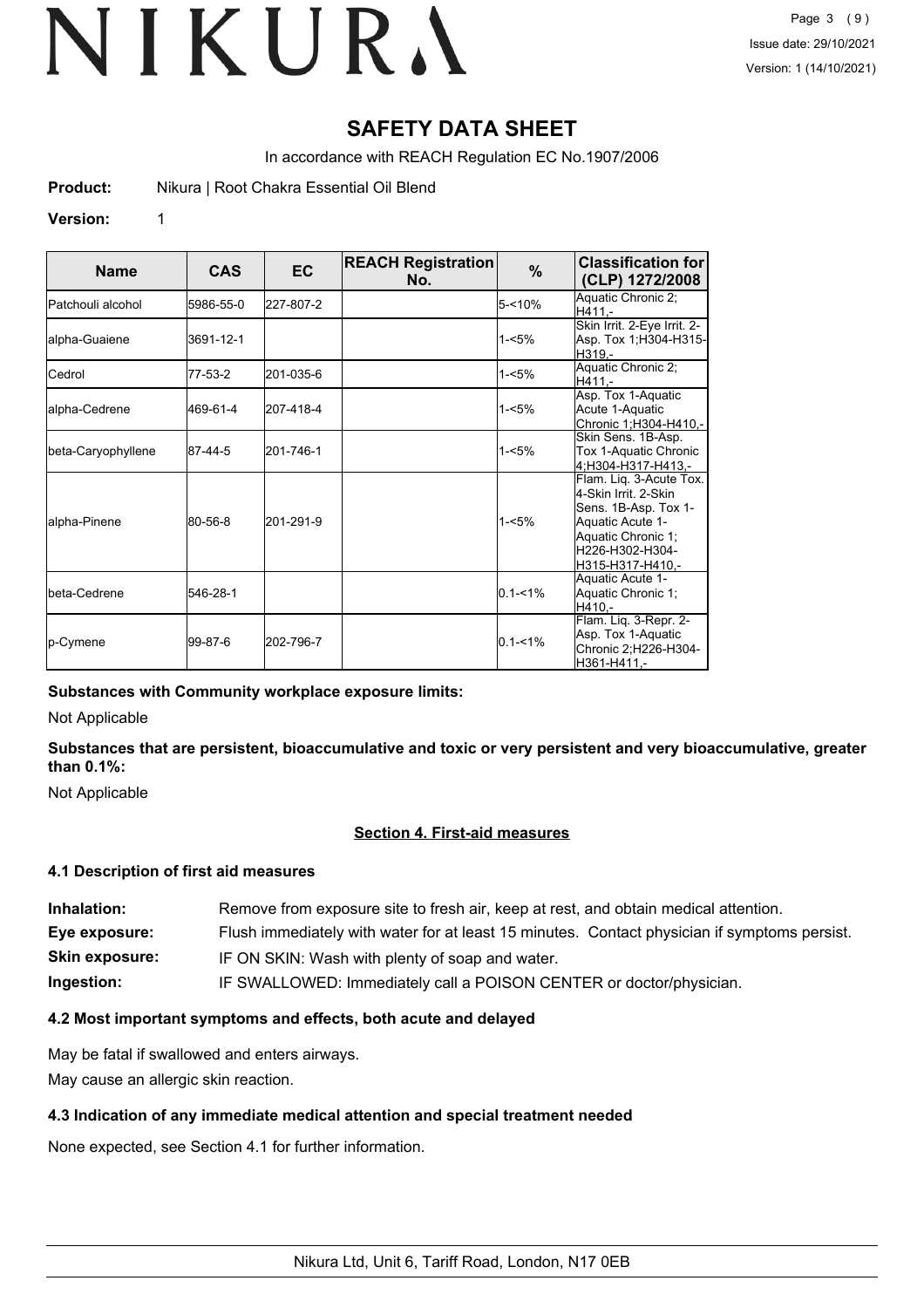# VIKURA

### **SAFETY DATA SHEET**

In accordance with REACH Regulation EC No.1907/2006

**Product:** Nikura | Root Chakra Essential Oil Blend

**Version:** 1

#### **SECTION 5: Firefighting measures**

#### **5.1 Extinguishing media**

Suitable media: Carbon dioxide, Dry chemical, Foam.

#### **5.2 Special hazards arising from the substance or mixture**

In case of fire, may be liberated: Carbon monoxide, Unidentified organic compounds.

#### **5.3 Advice for fire fighters:**

In case of insufficient ventilation, wear suitable respiratory equipment.

#### **Section 6. Accidental release measures**

#### **6.1 Personal precautions, protective equipment and emergency procedures:**

Avoid inhalation. Avoid contact with skin and eyes. See protective measures under Section 7 and 8.

#### **6.2 Environmental precautions:**

Keep away from drains, surface and ground water, and soil.

#### **6.3 Methods and material for containment and cleaning up:**

Remove ignition sources. Provide adequate ventilation. Avoid excessive inhalation of vapours. Contain spillage immediately by use of sand or inert powder. Dispose of according to local regulations.

#### **6.4 Reference to other sections:**

Also refer to sections 8 and 13.

#### **Section 7. Handling and storage**

#### **7.1 Precautions for safe handling:**

Keep away from heat, sparks, open flames and hot surfaces. - No smoking. Use personal protective equipment as required. Use in accordance with good manufacturing and industrial hygiene practices. Use in areas with adequate ventilation Do not eat, drink or smoke when using this product.

#### **7.2 Conditions for safe storage, including any incompatibilities:**

Store in a well-ventilated place. Keep container tightly closed. Keep cool. Ground/bond container and receiving equipment. Use explosion-proof electrical, ventilating and lighting equipment. Use only non-sparking tools. Take precautionary measures against static discharge.

#### **7.3 Specific end use(s):**

Aromatherapy: Use in accordance with good manufacturing and industrial hygiene practices.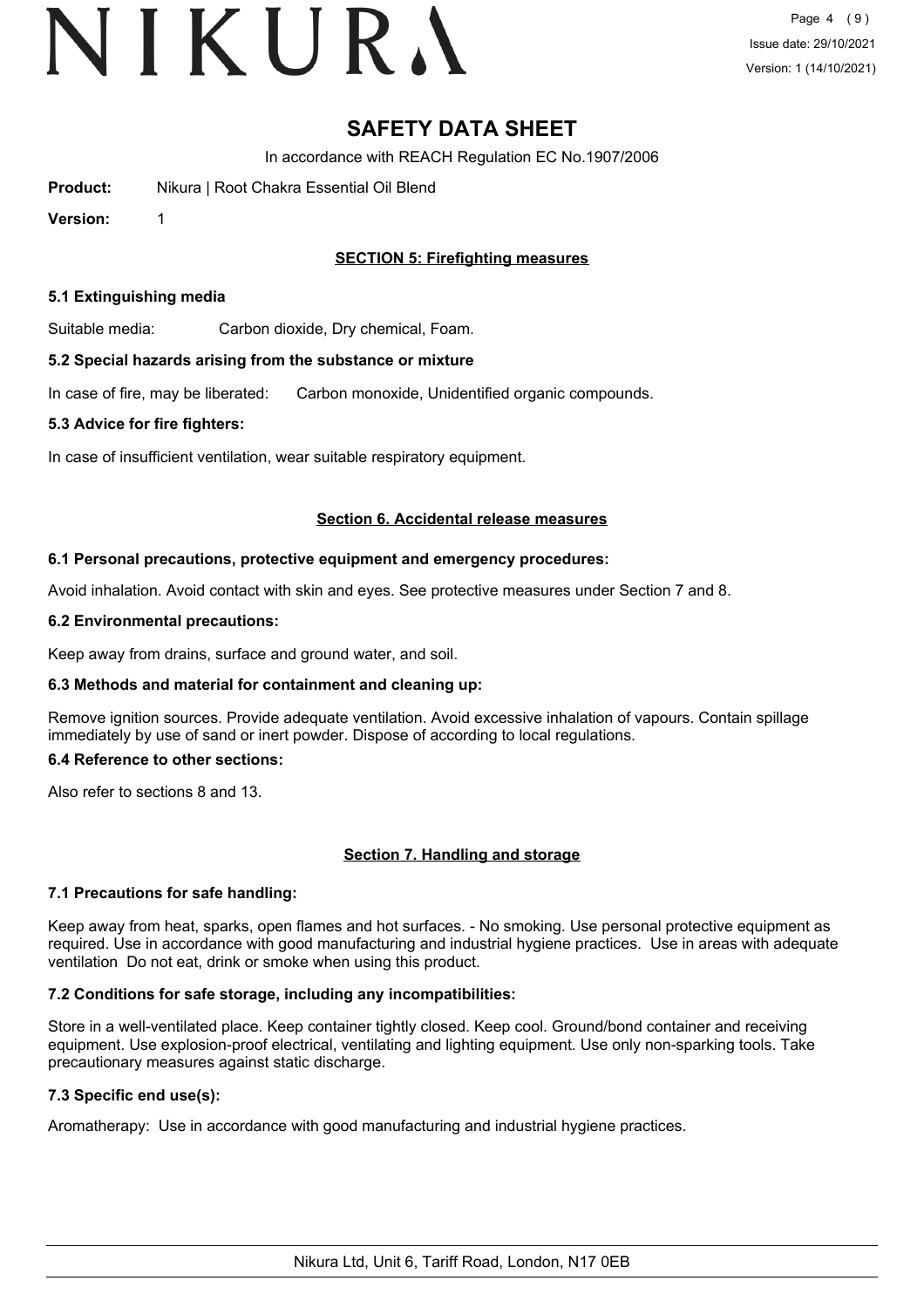# VIKURA

### **SAFETY DATA SHEET**

In accordance with REACH Regulation EC No.1907/2006

**Product:** Nikura | Root Chakra Essential Oil Blend

**Version:** 1

#### **Section 8. Exposure controls/personal protection**

#### **8.1 Control parameters**

Workplace exposure limits: Not Applicable

#### **8.2 Exposure Controls**

#### **Eye / Skin Protection**

Wear protective gloves/eye protection/face protection

#### **Respiratory Protection**

Under normal conditions of use and where adequate ventilation is available to prevent build up of excessive vapour, this material should not require special engineering controls. However, in conditions of high or prolonged use, or high temperature or other conditions which increase exposure, the following engineering controls can be used to minimise exposure to personnel: a) Increase ventilation of the area with local exhaust ventilation. b) Personnel can use an approved, appropriately fitted respirator with organic vapour cartridge or canisters and particulate filters. c) Use closed systems for transferring and processing this material.

Also refer to Sections 2 and 7.

#### **Section 9. Physical and chemical properties**

#### **9.1 Information on basic physical and chemical properties**

| Appearance:                                   | Not determined                               |
|-----------------------------------------------|----------------------------------------------|
| Odour:                                        | Not determined                               |
| <b>Odour threshold:</b>                       | Not determined                               |
| pH:                                           | Not determined                               |
| Melting point / freezing point:               | Not determined                               |
| Initial boiling point / range:                | Not determined                               |
| Flash point:                                  | 85 °C                                        |
| <b>Evaporation rate:</b>                      | Not determined                               |
| Flammability (solid, gas):                    | Not determined                               |
| Upper/lower flammability or explosive limits: | Product does not present an explosion hazard |
| Vapour pressure:                              | Not determined                               |
| Vapour density:                               | Not determined                               |
| <b>Relative density:</b>                      | Not determined                               |
| Solubility(ies):                              | Not determined                               |
| Partition coefficient: n-octanol/water:       | Not determined                               |
| Auto-ignition temperature:                    | Not determined                               |
| <b>Decomposition temperature:</b>             | Not determined                               |
| <b>Viscosity:</b>                             | Not determined                               |
| <b>Explosive properties:</b>                  | Not expected                                 |
| <b>Oxidising properties:</b>                  | Not expected                                 |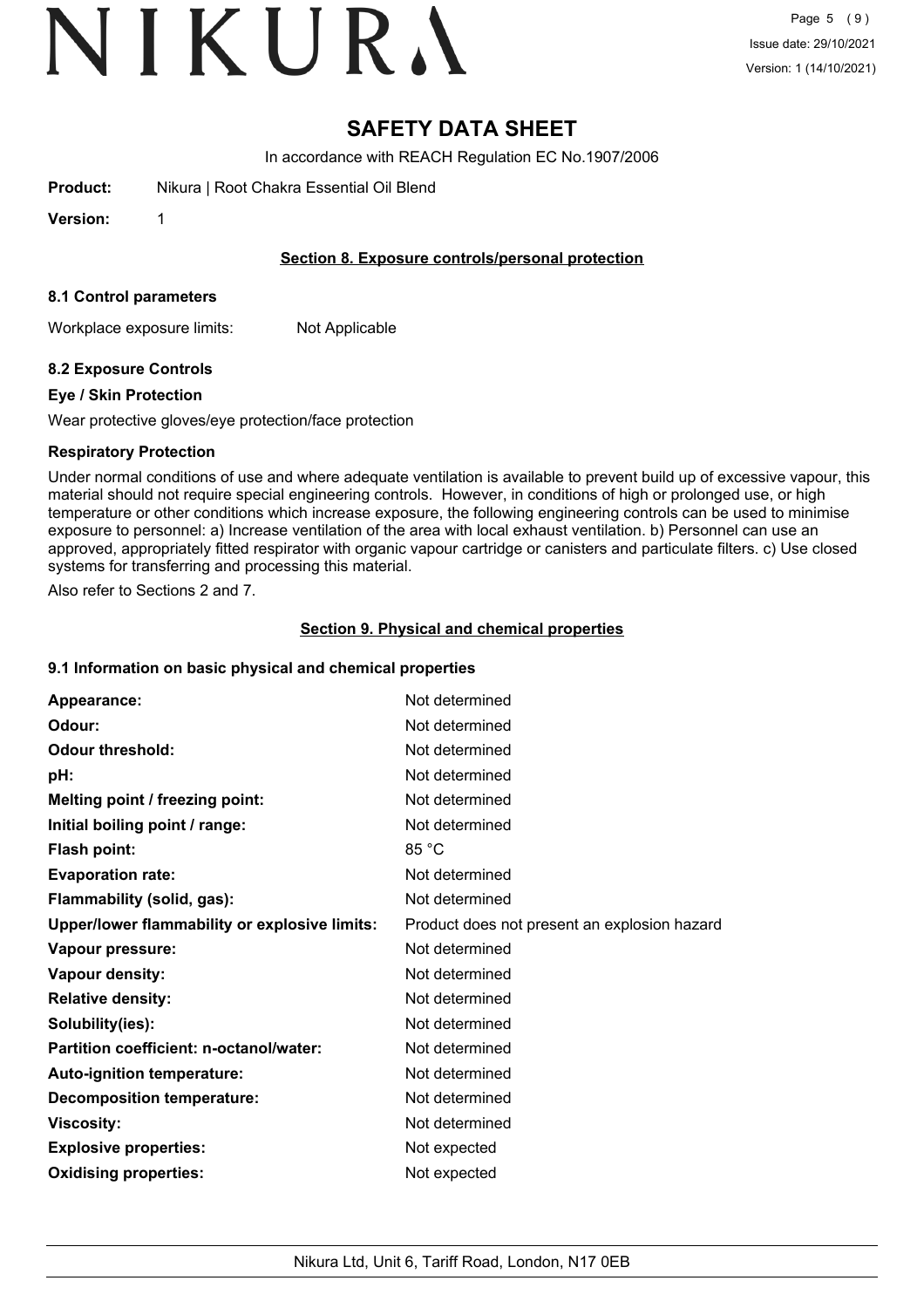Page 6 (9) Issue date: 29/10/2021 Version: 1 (14/10/2021)

### **SAFETY DATA SHEET**

In accordance with REACH Regulation EC No.1907/2006

**Product:** Nikura | Root Chakra Essential Oil Blend

**Version:** 1

**9.2 Other information:** None available

### **Section 10. Stability and reactivity**

#### **10.1 Reactivity:**

Presents no significant reactivity hazard, by itself or in contact with water.

#### **10.2 Chemical stability:**

Good stability under normal storage conditions.

#### **10.3 Possibility of hazardous reactions:**

Not expected under normal conditions of use.

#### **10.4 Conditions to avoid:**

Avoid extreme heat.

#### **10.5 Incompatible materials:**

Avoid contact with strong acids, alkalis or oxidising agents.

#### **10.6 Hazardous decomposition products:**

Not expected.

#### **Section 11. Toxicological information**

#### **11.1 Information on toxicological effects**

This mixture has not been tested as a whole for health effects. The health effects have been calculated using the methods outlined in Regulation (EC) No 1272/2008 (CLP).

| <b>Acute Toxicity:</b>                    | Based on available data the classification criteria are not met. |
|-------------------------------------------|------------------------------------------------------------------|
| <b>Acute Toxicity Oral</b>                | >5000                                                            |
| <b>Acute Toxicity Dermal</b>              | Not Applicable                                                   |
| <b>Acute Toxicity Inhalation</b>          | Not Available                                                    |
| <b>Skin corrosion/irritation:</b>         | Based on available data the classification criteria are not met. |
| Serious eye damage/irritation:            | Based on available data the classification criteria are not met. |
| <b>Respiratory or skin sensitisation:</b> | Sensitization - Skin Category 1                                  |
| Germ cell mutagenicity:                   | Based on available data the classification criteria are not met. |
| <b>Carcinogenicity:</b>                   | Based on available data the classification criteria are not met. |
| <b>Reproductive toxicity:</b>             | Based on available data the classification criteria are not met. |
| <b>STOT-single exposure:</b>              | Based on available data the classification criteria are not met. |
| <b>STOT-repeated exposure:</b>            | Based on available data the classification criteria are not met. |
| <b>Aspiration hazard:</b>                 | <b>Aspiration Hazard Category 1</b>                              |

#### **Information about hazardous ingredients in the mixture**

| Ingredient    | CAS     | EC                | LD50/ATE Oral | LD50/ATE<br>Dermal | LC50/ATE<br><b>Inhalation</b> | <b>LC50</b><br>Route     |
|---------------|---------|-------------------|---------------|--------------------|-------------------------------|--------------------------|
| lalpha-Pinene | 80-56-8 | $ 201 - 291 - 9 $ | 500           | Not available      | Not available                 | <b>Not</b><br>lavailable |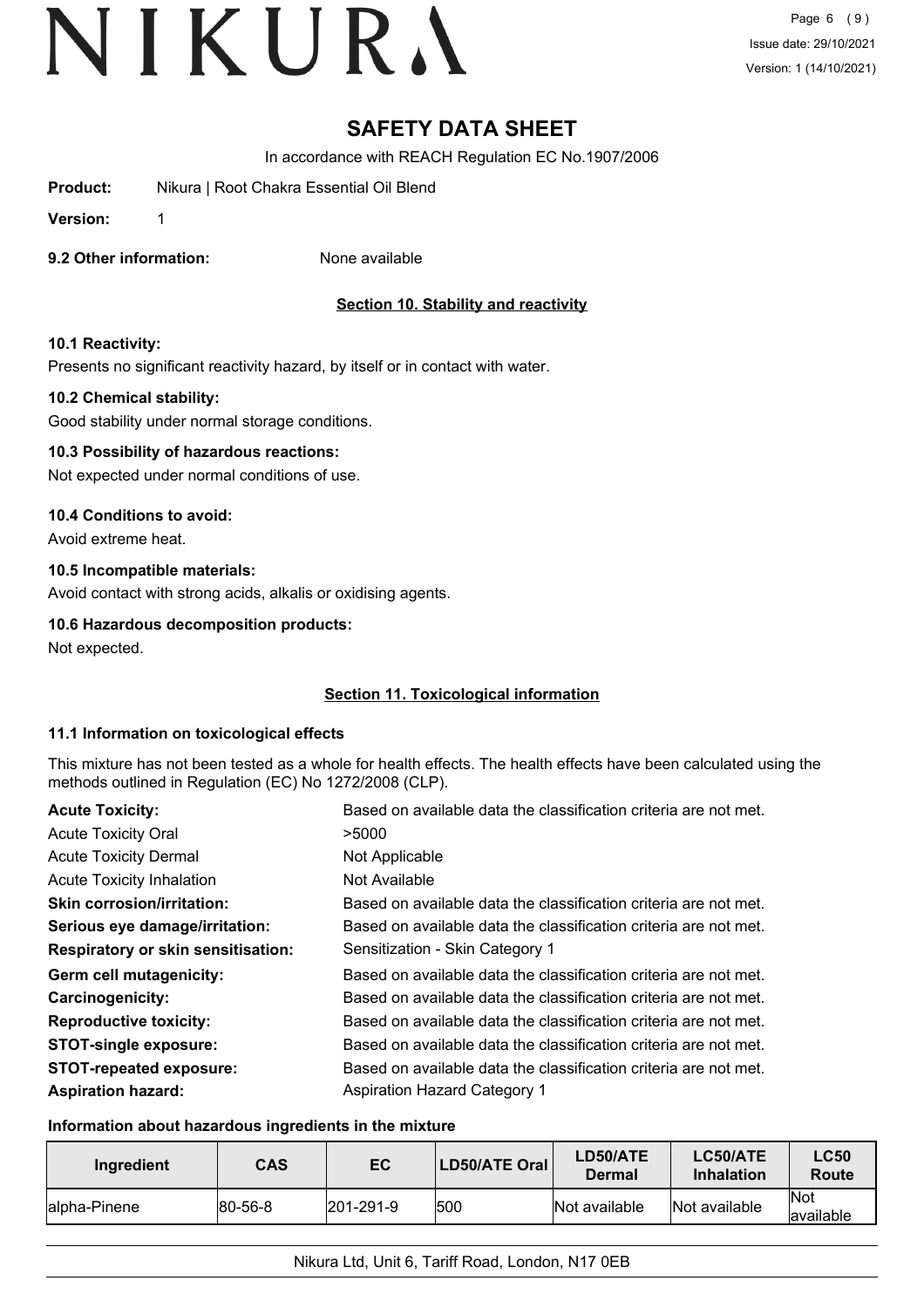Page 7 (9) Issue date: 29/10/2021 Version: 1 (14/10/2021)

### **SAFETY DATA SHEET**

In accordance with REACH Regulation EC No.1907/2006

**Product:** Nikura | Root Chakra Essential Oil Blend

**Version:** 1

Refer to Sections 2 and 3 for additional information.

#### **Section 12. Ecological information**

#### **12.1 Toxicity:**

Very toxic to aquatic life with long lasting effects.

- **12.2 Persistence and degradability:** Not available
- **12.3 Bioaccumulative potential:** Not available
- **12.4 Mobility in soil:** Not available

**12.5 Results of PBT and vPvB assessment:**

This substance does not meet the PBT/vPvB criteria of REACH, annex XIII.

**12.6 Other adverse effects:** Not available

#### **Section 13. Disposal considerations**

#### **13.1 Waste treatment methods:**

Dispose of in accordance with local regulations. Avoid disposing into drainage systems and into the environment. Empty containers should be taken to an approved waste handling site for recycling or disposal.

#### **Section 14. Transport information**

| 14.1 UN number:                    | UN3082                                                                               |
|------------------------------------|--------------------------------------------------------------------------------------|
| 14.2 UN Proper Shipping Name:      | ENVIRONMENTALLY HAZARDOUS SUBSTANCE, LIQUID, N.O.S.<br>(alpha-Cedrene, alpha-Pinene) |
| 14.3 Transport hazard class(es):   | 9                                                                                    |
| <b>Sub Risk:</b>                   |                                                                                      |
| 14.4. Packing Group:               | Ш                                                                                    |
| <b>14.5 Environmental hazards:</b> | This is an environmentally hazardous substance.                                      |
| 14.6 Special precautions for user: | None additional                                                                      |
|                                    | 14.7 Transport in bulk according to Annex II of MARPOL73/78 and the IBC Code:        |
| Not applicable                     |                                                                                      |

#### **Section 15. Regulatory information**

**15.1 Safety, health and environmental regulations/legislation specific for the substance or mixture** None additional

#### **15.2 Chemical Safety Assessment**

A Chemical Safety Assessment has not been carried out for this product.

#### **Section 16. Other information**

**Concentration % Limits:** EH A1=65.03% EH C1=65.03% EH C2=6.28% EH C3=0.62832225% EH C4=47.04% SS 1=78.76% AH 1=91.99%

Nikura Ltd, Unit 6, Tariff Road, London, N17 0EB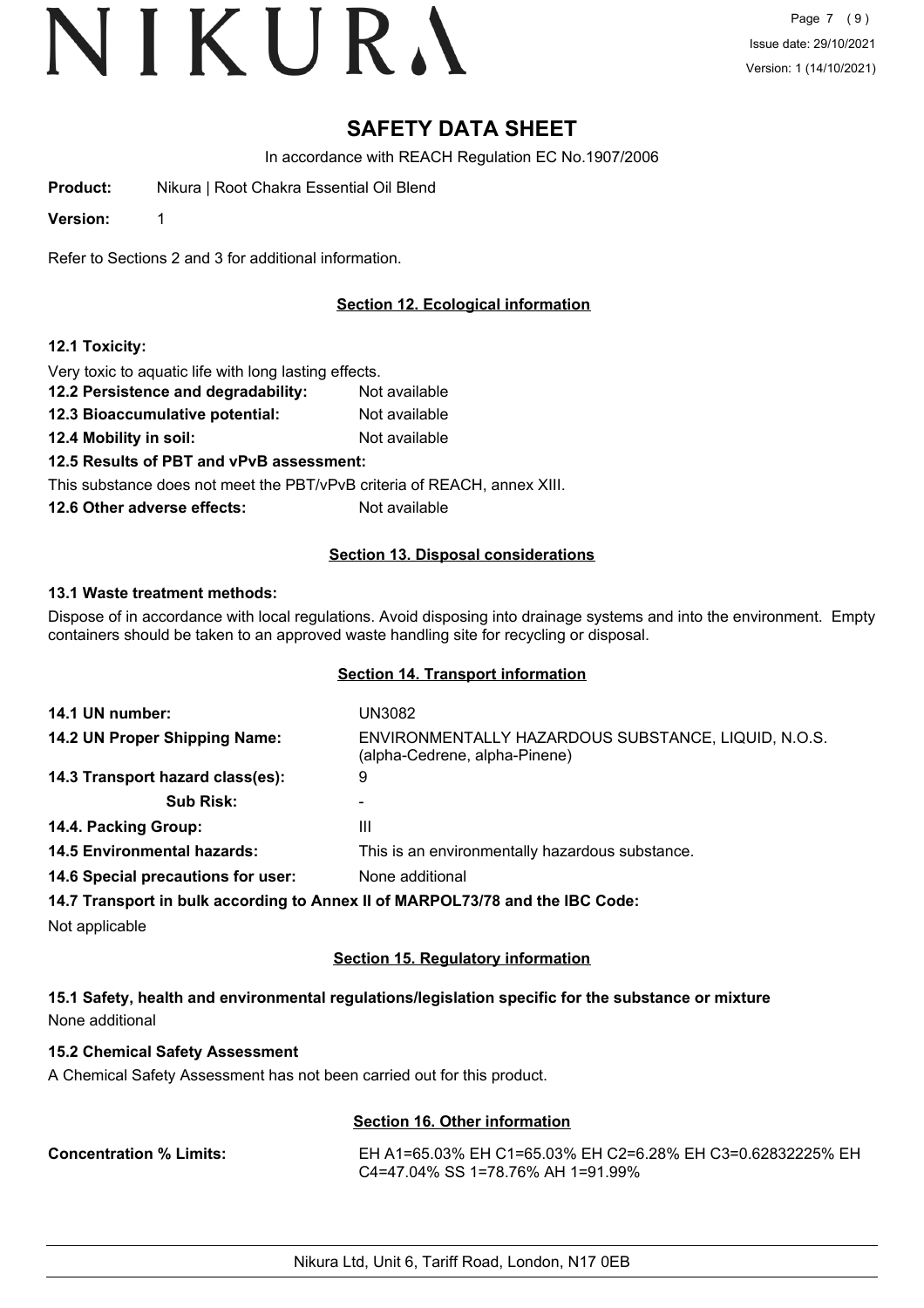Page 8 (9) Issue date: 29/10/2021 Version: 1 (14/10/2021)

### **SAFETY DATA SHEET**

In accordance with REACH Regulation EC No.1907/2006

#### **Version:** 1

**Total Fractional Values:** EH A1=1.54 EH C1=1.54 EH C2=15.92 EH C3=159.15 EH C4=2.13 SS 1=1.27 AH 1=1.09

#### **Key to revisions:**

Not applicable

#### **Key to abbreviations:**

| <b>Abbreviation</b> | <b>Meaning</b>                                                                                             |
|---------------------|------------------------------------------------------------------------------------------------------------|
| Acute Tox. 4        | Acute Toxicity - Oral Category 4                                                                           |
| Aquatic Acute 1     | Hazardous to the Aquatic Environment - Acute Hazard Category 1                                             |
| Aquatic Chronic 1   | Hazardous to the Aquatic Environment - Long-term Hazard Category 1                                         |
| Aquatic Chronic 2   | Hazardous to the Aquatic Environment - Long-term Hazard Category 2                                         |
| Aquatic Chronic 4   | Hazardous to the Aquatic Environment - Long-term Hazard Category 4                                         |
| Asp. Tox 1          | <b>Aspiration Hazard Category 1</b>                                                                        |
| Eye Irrit. 2        | Eye Damage / Irritation Category 2                                                                         |
| Flam. Liq. 3        | Flammable Liquid, Hazard Category 3                                                                        |
| H226                | Flammable liquid and vapour.                                                                               |
| H302                | Harmful if swallowed.                                                                                      |
| H304                | May be fatal if swallowed and enters airways.                                                              |
| H315                | Causes skin irritation.                                                                                    |
| H317                | May cause an allergic skin reaction.                                                                       |
| H319                | Causes serious eye irritation.                                                                             |
| H361                | Suspected of damaging fertility or the unborn child (exposure route).                                      |
| H410                | Very toxic to aquatic life with long lasting effects.                                                      |
| H411                | Toxic to aquatic life with long lasting effects.                                                           |
| H413                | May cause long lasting harmful effects to aquatic life.                                                    |
| P <sub>202</sub>    | Do not handle until all safety precautions have been read and understood.                                  |
| P210                | Keep away from heat, sparks, open flames and hot surfaces. - No smoking.                                   |
| P233                | Keep container tightly closed.                                                                             |
| P240                | Ground/bond container and receiving equipment.                                                             |
| P <sub>241</sub>    | Use explosion-proof electrical, ventilating and lighting equipment.                                        |
| P242                | Use only non-sparking tools.                                                                               |
| P243                | Take precautionary measures against static discharge.                                                      |
| P261                | Avoid breathing vapour or dust.                                                                            |
| P <sub>264</sub>    | Wash hands and other contacted skin thoroughly after handling.                                             |
| P270                | Do not eat, drink or smoke when using this product.                                                        |
| P272                | Contaminated work clothing should not be allowed out of the workplace.                                     |
| P273                | Avoid release to the environment.                                                                          |
| P280                | Wear protective gloves/eye protection/face protection.                                                     |
| P301/310            | IF SWALLOWED: Immediately call a POISON CENTER or doctor/physician.                                        |
| P302/352            | IF ON SKIN: Wash with plenty of soap and water.                                                            |
| P303/361/353        | IF ON SKIN (or hair): Remove/take off immediately all contaminated clothing. Rinse skin with water/shower. |